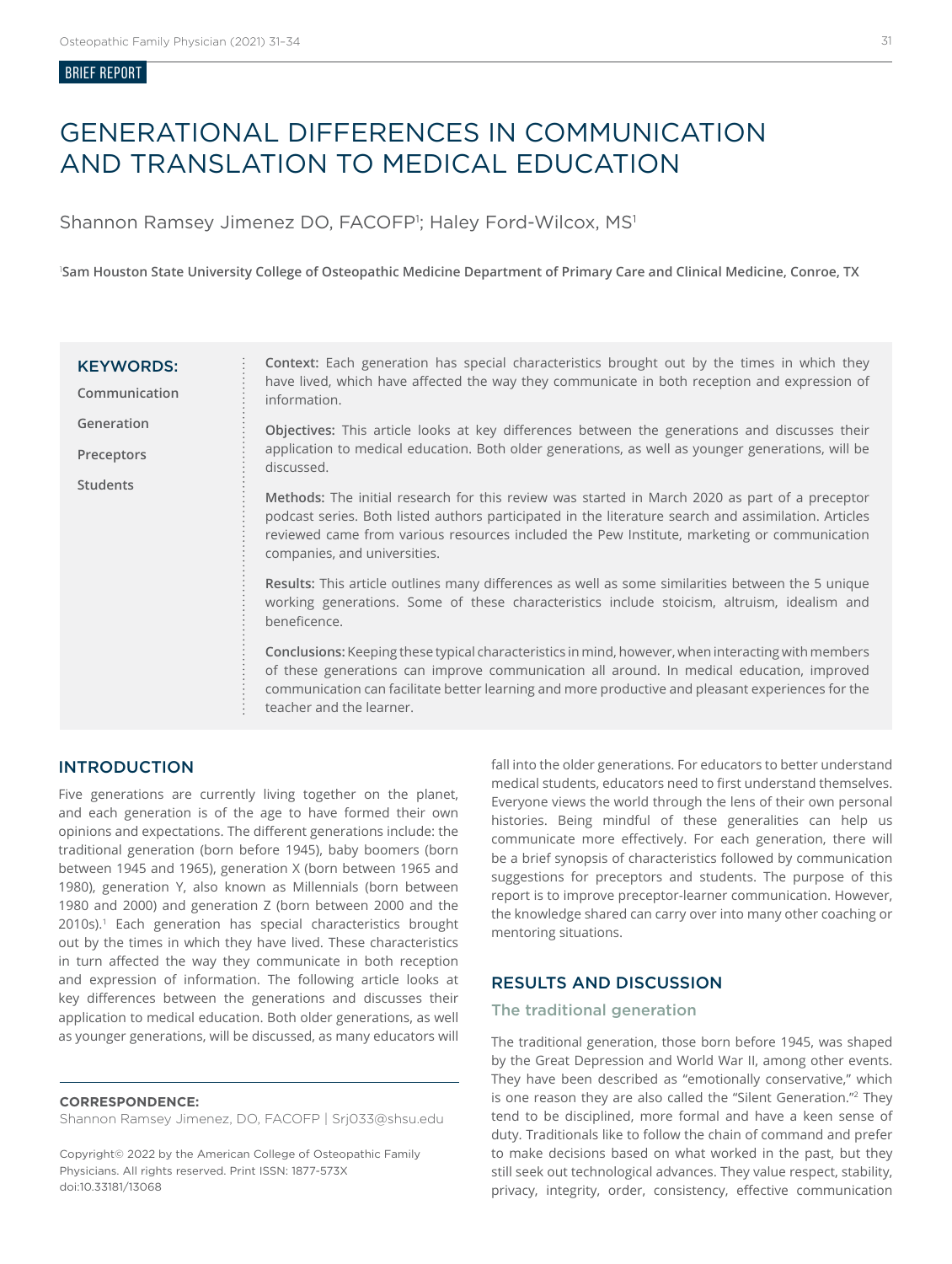skills and dues payment. Traditionals are loyal workers who are highly dedicated, risk averse and committed to teamwork and collaboration.2 They want satisfying work opportunities that are stable, and they appreciate the personal touch such as handwritten notes.<sup>1</sup>

#### **PRECEPTORS**

Preceptors from the traditional generation should try to understand that the formality and stoicism of their generation seem old-fashioned to younger generations, and it means less to them than meaningful or genuine interactions. Also, while paying your dues is important to traditionals, younger generations believe if you are talented and work hard, then you should be given a chance to prove yourself. However, traditionals, Millennials, and generation Z do have a trait in common: their sense of duty. While traditionals' sense of duty is more targeted to their country or employer, generation Z's sense of duty is more targeted at a cause. Younger generations and older generations are both proud of their work, but older generations are proud of the work product, and younger generations are prouder of the experience. All generations mention wanting to contribute to the greater good as well.

#### **STUDENTS**

When communicating with the traditional generation, students should understand that a few well-chosen words of appreciation mean more to this generation. Showing respect is important to them. They expect students to work hard, to not complain and to not look for a lot of recognition. However, when traditionals do give someone praise, it is short but genuine and meaningful.

When communicating with preceptors, students should be relatively formal and direct but respectful. Do not expect a lot of positive feedback but when you get a few words of it, know it is meaningful. Appeal to their sense of duty. Be direct but polite. As they appreciate actions more than words, consider making a small card with a thank you. You may also consider doing something that saves them time, like gathering a patient's history or test results before they get in or while they are doing something else.

#### Baby boomers

The baby boomer generation consists of those born between 1945 and 1965, although the exact years vary slightly depending on the source. This generation witnessed and partook in the political and social turmoil of their time: the Vietnam War, the Civil Rights Movement, the John F. Kennedy and Dr. Martin Luther King, Jr. assassinations, as well as Woodstock and the freewheeling 1960s.<sup>2</sup> Baby boomers grew up in an era of prosperity and optimism, bolstered by a sense that they are a special generation capable of changing the world. They respect authority but do not always trust it. Many are accepting of diversity, more politically liberal, conflict avoidant, and relationship oriented. They have a fierce sense of right and wrong and love a noble cause. Baby boomers have been described as the "Show Me Generation," which translates to words meaning little to them and actions meaning more.<sup>2</sup>

#### **PRECEPTORS**

The baby boomer generation will tend to look on the bright side and hold back criticism due to their optimism and conflict avoidance. However, because actions mean more to baby boomers than words, their verbal or written communication can come across as being insensitive and harsh to younger generations as the younger generation value words more. Being mindful of their words and avoiding "you" terms that can be interpreted as a personal attack is helpful. If they must give negative feedback, addressing the action and not the person is interpreted less harshly.

#### **STUDENTS**

When communicating with baby boomer generation, one should be diplomatic as to not come off confrontational. Confrontation can be interpreted as disrespect, which is something this generation will not tolerate well. Since they value actions, students should work hard and point out what their actions mean. Speak up if you have ideas, as boomers enjoy innovation. Keep a higher ground stance and appeal to their sense of right and wrong.

#### Generation X

Generation X (also known as Gen Xers) are those born between approximately 1965 and 1980. In a manuscript from the University of Minnesota, A. Tolbize (2008) noted that Gen Xers grew up in a period of financial, familial and societal insecurity associated with an immense recession. They witnessed their parents being laid off along with the decline of the American global power. Additionally, Gen Xers grew up with a stagnant job market and corporate downsizing with limited wage mobility, making them the first individuals predicted to earn less than their parents did.<sup>2</sup> They grew up in homes where both parents worked, which created a latch-key kid generation where they were obligated to fend for themselves. They were influenced by music television, the HIV/ AIDS epidemic, the fall of the Berlin Wall and their mantra in high school was question authority, because they felt authority had let them down.<sup>3</sup>

Due to their economic hardships, Gen Xers started to walk away from the workaholic lifestyle of the previous generation.<sup>2</sup> They value a balance between work and life, are fiercely independent, entrepreneurial, pragmatic and creative. They value actions more than words, and accomplishment more than money.

#### **PRECEPTORS**

Much like the boomers, a Gen Xer's words may come out harsh to younger generations at times. They tend to be straight to the point and less formal. They will notice when a student is trying their best or putting in more hours and be more likely to acknowledge hard work over intelligence. Being mindful of these personal tendencies will hopefully help mitigate them. Learning to give impersonal, balanced feedback with positive reinforcement and not only what the student does wrong can make interactions more meaningful.

#### **STUDENTS**

When communicating with the Gen X generation, be direct and practical. Do not be afraid to share ideas. As mentioned previously, Xers appreciate innovation. Students should show some independence and initiative, like looking things up before they are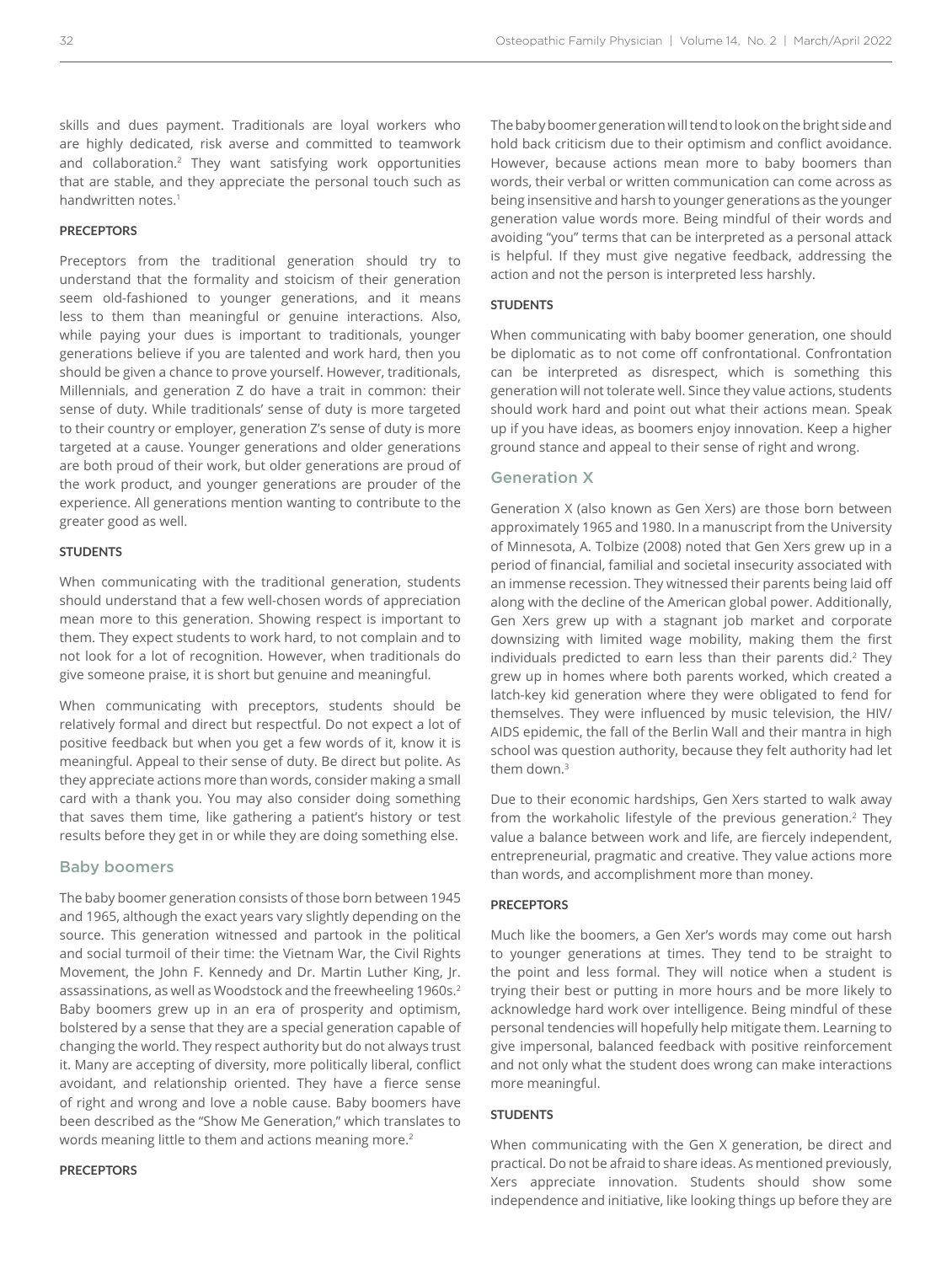told or finding a patient's test results that they know the preceptor is awaiting. Asking thoughtful questions also shows that students are listening and trying to learn and not just going through the motions or biding time until they can leave. Preceptors can tell who is really trying and who is not.

#### Generation Y aka Millennials

Millennials are those born 1980–2000, depending on the source. They are predicted to make up 75% of the workforce by 2025.<sup>1</sup> This generation has been shaped by parental excesses, computers with dramatic technological advances and relative peace. As a result, Millennials are optimistic idealists. They value respect, being heard, dedication and they want leaders who display these qualities. Millennials hold steadfast to ideas or causes but not as much to people or employers.2 They value meaning and validation, and they want to contribute positively to the world.

Due to having increased interaction with technology, words mean more to this group, and they are more idealistic than their predecessors.2 Millennials desire a more balanced life that the Xers and have been characterized as "demanding" because they have a high expectation of those in authority.<sup>2</sup>

#### **PRECEPTORS**

Millennials have grown up in an increasingly multicultural society and appreciate diversity. They grew up with technology, change and political turmoil, so they are adept at going with the flow. Millennials are now the largest generation, because the baby boomer population is shrinking.<sup>1</sup> They are much more politically and socially liberal, as well as connected digitally. Because of the significant digital communication that they have grown up with, they are used to things being clear and categorized, and they prefer it that way. For example, an educator may be teaching a millennial something all day, but if the educator does not say "I am going to teach you now," it could be possible that the point is missed completely by the Millennial because they may not realize what is happening. The intention of using specific words to relay what is happening or what needs to be observed by the student allows for better understanding because it is made clear to the learner at the beginning.

Millennials tend to expect a quick return of information. For example, if a millennial sends a presentation to an educator via email, they will expect an acknowledgement of receipt. They much prefer digital communication rather than phone calls, which can cause anxiety as they interrupt their day. Communication via phone may be more reactive and does not allow for well-thought-out ideas. They are likely to return emails on the weekend or at night because they view emails as less urgent than text.4 Millennials also tend to be less formal in their communication and seek connectivity with their coworkers and boss, even outside of work. This may be more difficult for older physicians because they were trained to view this as taboo and keep professional boundaries. It is acceptable to continue to lay firm boundaries but be sure to clearly articulate the reason with positive communication. As mentioned previously, they appreciate validation and knowing they are contributing to the betterment of the world as well. Therefore, their contributions

should be acknowledged or pointed out to them if they cannot see it for themselves. Feedback, especially if negative, should be framed as helping to make them better for their future patients and the greater good.

#### **STUDENTS**

As students in this generation, it is important to "know thyself," as well as understand where your preceptors are coming from. While you are likely to be more technologically advanced than many of your preceptors due to your exposure, keep in mind that the generations before you did a lot more with a lot less of the technological advances that you have had the opportunity to know. Respect their contribution, just like you want them to respect yours. If your preceptor does not email or text you back right away or accept an invitation, it does not mean that they are ignoring you or do not like you. They just are more comfortable with a more distinct set of boundaries. However, if they do reach out to you by email or text or phone, they must think it is important, so respond as soon as reasonable.

#### Generation Z

Generation Z or Gen Z are people born around 1995–2010. They are just now entering the job market, so their characteristics are not yet fully known. They are called "digital natives" because they have known technology since they were born. They are deeply attached to technology and expect employers and schools to embrace it. Due to witnessing turbulent times and political turmoil, Gen Z has less trust for authority and believes respect is earned—much like traditionals. They value meaning and are motivated to contribute positively to the world. Members of Gen Z are technological idealists and social justice warriors.5

Generation Z is the most racially and ethnically diverse in history.<sup>6,7</sup> While they embrace diversity and expect their leaders to do the same, their perception of the world is smaller because of technology, using technology for communication more than any other generation. However, 72% of Gen Z workers prefer face-toface communication at work, 11% prefer texts and 9% percent prefer email.<sup>8</sup> Another study found that Gen Z respondents were more likely than technology-obsessed Millennials to value faceto-face communication, with an emphasis on effectiveness over convenience.9

#### **PRECEPTORS**

A study by The Center for Generational Kinetics found that 60% of Gen Z members prefer multiple check-ins with the boss during the week, and 40% of those workers would prefer that those check-ins to happen at least daily.<sup>8</sup> If these check-ins and interactions do not happen regularly, a Gen Z worker is likely to think that they have done something wrong.10 Therefore, professors and preceptors should understand that this generation will request frequent and instant feedback, although it does not have to be lengthy. A few words of affirmation or correction will suffice, and it may be beneficial to carve out a set time at the beginning or end of the day to give more formal feedback. Appeal to their beneficence and point out how they are contributing to the good of their patient or the community.